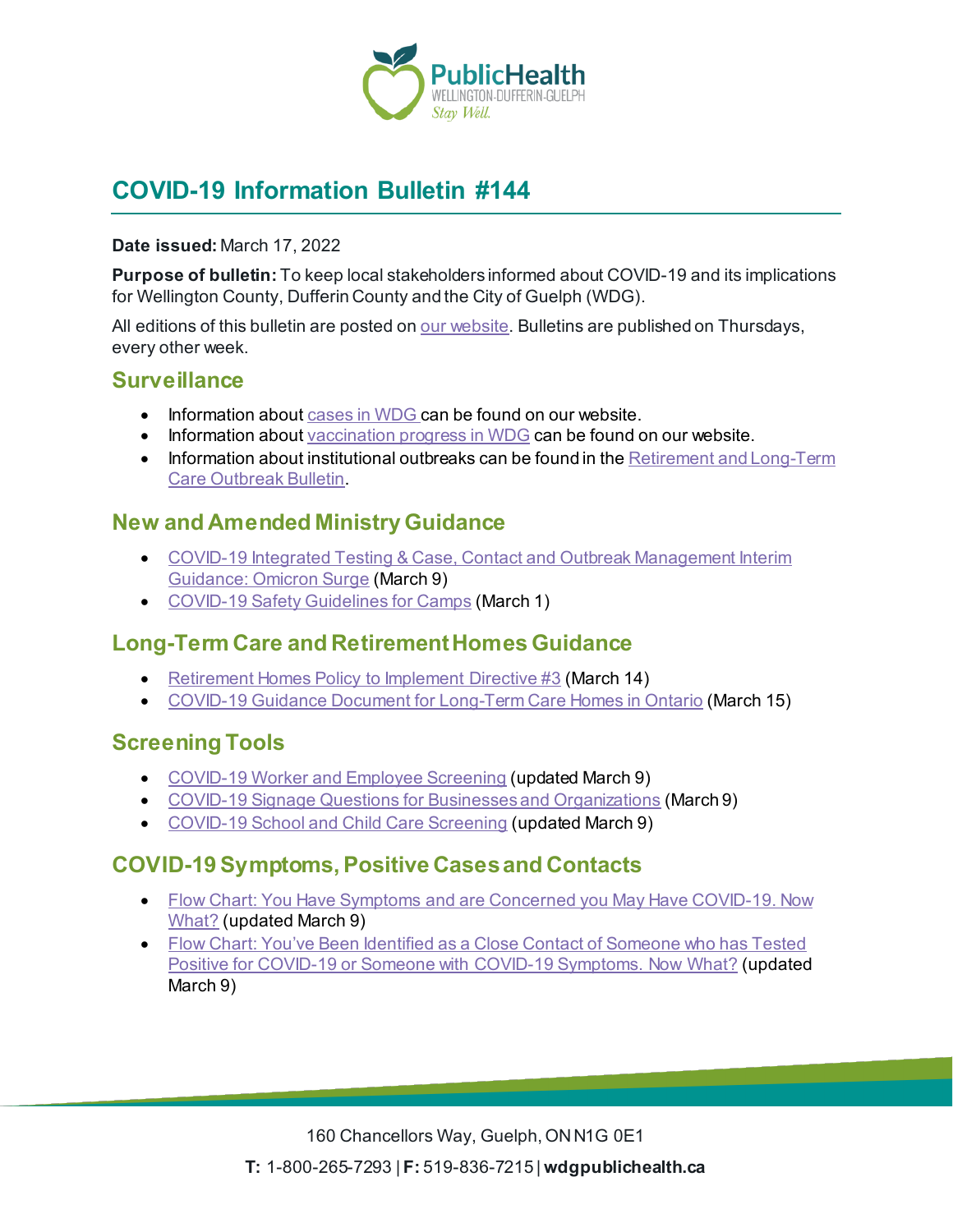

## **Resources for Travellers**

- [Fully Vaccinated Travellers Entering Canada During COVID-19](https://www.canada.ca/en/public-health/services/publications/diseases-conditions/fully-vaccinated-travellers-entering-canada-covid-19.html) (March 14)
- [Unvaccinated Travellers Entering Canada During COVID-19](https://www.canada.ca/en/public-health/services/publications/diseases-conditions/unvaccinated-travellers-entering-canada-covid-19.html) (March 14)

## **Masking and Other Requirements Under the Reopening Ontario Act**

Ontario will remove the mandatory masking requirement for most settings on March 21, with the exception of select settings such as public transit, health care settings, long-term care homes and congregate care settings. WDG Public Health will also remove the local Section 22 Orders on masking pursuant to the Province's direction on March 21. Additionally, the province announced that the majority of the remaining regulatory requirements under the Reopening Ontario Act will be lifted. For more information on the provincial announcement:

- [Statement from Ontario's Chief Medical Officer of Health](https://news.ontario.ca/en/statement/1001732/statement-from-ontarios-chief-medical-officer-of-health) (March 9)
- [Living with and Managing COVID-19 Briefing](https://www.ontario.ca/page/living-and-managing-covid-19-march-9-2022) (March 9)

### **Announcements and Changes to Services**

- On March 17, the [Government of Canada](https://www.canada.ca/en/public-health/news/2022/03/government-of-canada-will-remove-pre-entry-test-requirement-for-fully-vaccinated-travellers-on-april-1.html) announced that effective April 1, 2022 at 12:01 AM EDT, [fully vaccinated travellers](https://travel.gc.ca/travel-covid/travel-restrictions/covid-vaccinated-travellers-entering-canada#determine-fully) will no longer need to provide a pre-entry COVID-19 test result to enter Canada by air, land or water.
- On March 7, the [Government of Canada](https://www.canada.ca/en/transport-canada/news/2022/03/government-of-canada-announces-the-new-public-health-plan-for-cruise-ships.html) announced the public health framework it is putting in place to restart cruise ship activity in Canada.
- On March 4, the [Government of Canada](https://www.canada.ca/en/institutes-health-research/news/2022/03/new-investments-for-covid-19-impact-research-will-support-an-equitable-pandemic-recovery-for-all-canadians.html) announced it is investing \$26.3 million in 69 new research projects across the country which will focus on the impact of the pandemic on Indigenous, Black, and racialized communities as well as children and youth, and people living with HIV, mental illness, and chronic health conditions.

### **Additional Resources**

- [How to Quarantine or Isolate at Home if you Have or May Have COVID-19](https://www.canada.ca/en/public-health/services/diseases/2019-novel-coronavirus-infection/awareness-resources/quarantine-isolate-home.html) (March 15)
- [Living with and Managing COVID-19](https://www.ontario.ca/page/living-and-managing-covid-19-march-9-2022) (March 9)
- [Conditions for the Emergence of New SARS-CoV-2 Variants](https://www.publichealthontario.ca/-/media/Documents/nCoV/voc/2022/03/covid-19-conditions-emergence-new-variants.pdf?sc_lang=en) (March 9)
- [Association between Mask Mandates and Population-level COVID-19 Outcomes –](https://www.publichealthontario.ca/-/media/Documents/nCoV/COVID-WWKSF/2022/03/wwksf-mask-mandates-population-level-outcomes.pdf?sc_lang=en) What [We Know So Far](https://www.publichealthontario.ca/-/media/Documents/nCoV/COVID-WWKSF/2022/03/wwksf-mask-mandates-population-level-outcomes.pdf?sc_lang=en) (March 4)

## **Contact Information for Additional Support**

#### **Provincial Vaccine Contact Centre**

Services are offered in 300 languages and include accessible services. For questions about COVID-19 vaccine, (not related to appointments or clinics) vaccine receipts, and vaccine passports:

- o Call 1-833-943-3900
- $\circ$  Available 7 days a week, 8 a.m.  $-8$  p.m.